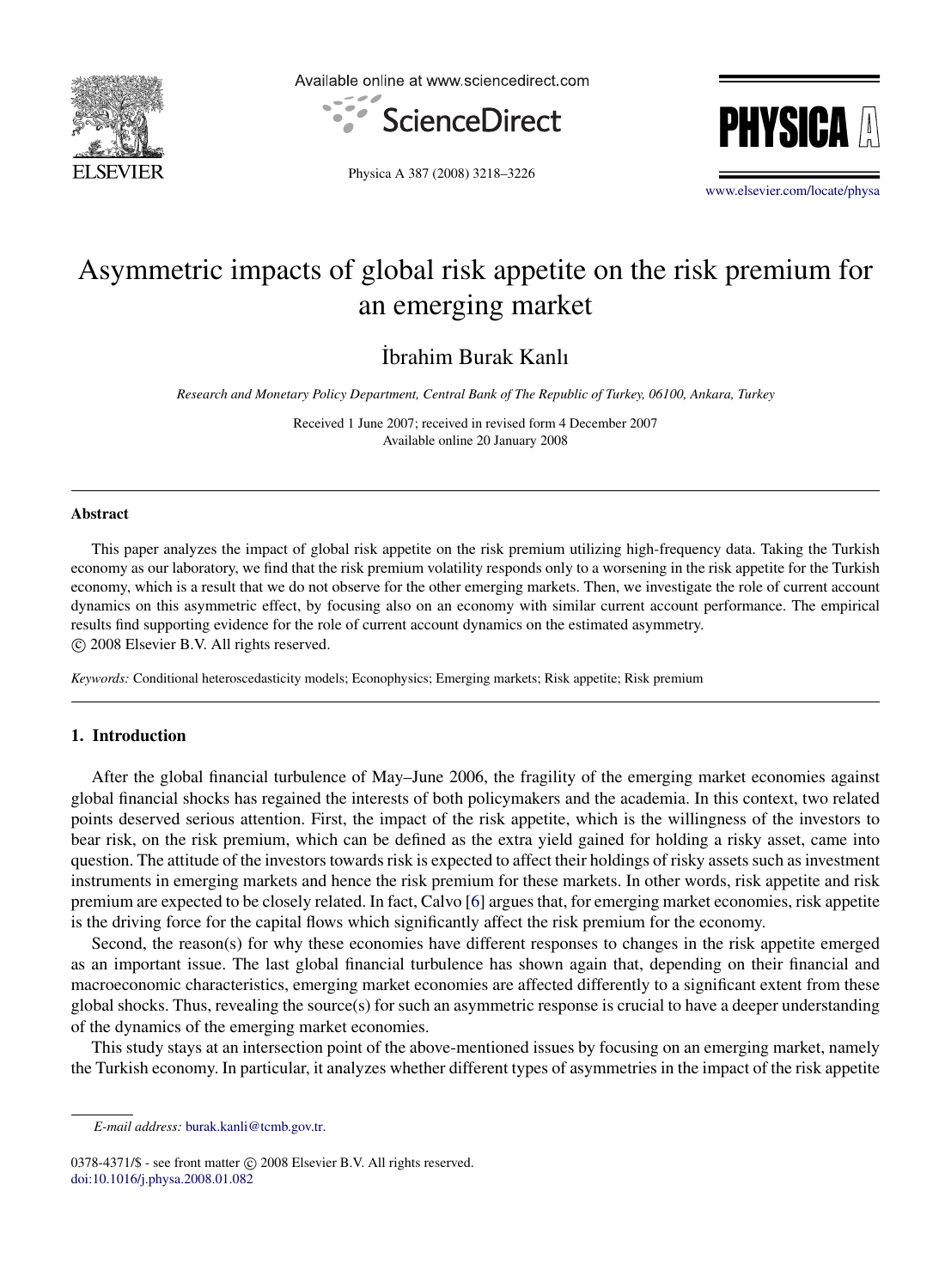on the risk premium exist. In addition, current account deficit is investigated as a possible source for these asymmetric effects. Given the fact that the Turkish economy was one of the most severely affected emerging markets in the last financial turbulence, a thorough analysis of the issue for the Turkish economy has the potential to reveal important results.

There are two main contributions of this study to the literature on the emerging markets. First, on the empirical side, it analyzes the impact of the risk appetite on the level and the volatility of the risk premium by utilizing conditional heteroscedasticity models and daily data. The previous studies, which stress the above-mentioned issues, mostly use monthly data, where the possible impacts of the risk appetite on the risk premium volatility at a high frequency cannot be adequately captured. Thus, handling the analysis by using different conditional heteroscedasticity specifications for a daily data set can be considered as a contribution to the related literature. Moreover, to our knowledge there exists no study that relates the risk appetite and the risk premium for either the Turkish economy or another emerging market by using the above-mentioned methodology.

Second, it is found that there is an asymmetric impact of the risk appetite on the conditional volatility of the risk premium for the Turkish economy. Beginning with the second-quarter of 2004, while the conditional volatility of the risk premium for the emerging markets as a whole are equally affected by increases and decreases of the risk appetite, the conditional volatility of the risk premium for the Turkish economy responds only to a worsening in the risk appetite. However, just the opposite results are found for the period before the second-quarter of 2004. Considering the fact that the second-half of the sample corresponds to a period of rapidly increasing current account deficit, it is questioned whether current account dynamics can be held responsible for the asymmetry in findings. Extending the empirical exercise to the Republic of South Africa as the only emerging market besides Turkey to have a high and threatening current account deficit, it is found that the same case also applies for that economy. Consequently, in addition to detecting an asymmetric impact of the risk appetite on the risk premium volatility, convincing evidence is also obtained for the source of that asymmetry, which is the current account deficit.

The next section briefly reviews the related studies that stress the relationship between risk appetite and the risk premium. Conditional heteroscedasticity specifications and the data characteristics are presented in the third section. The fourth section displays the estimation results. The final section concludes.

### 2. Literature review

Starting with Edwards [\[7\]](#page--1-1), the determinants of the risk premium are mostly analyzed by utilizing log-linear models. While Ferrucci [\[9\]](#page--1-2) shows evidence for the effect of macroeconomic fundamentals – including real exchange rate, inflation and the current account dynamics – and external liquidity conditions on the risk premium, Cline and Barnes [\[5\]](#page--1-3), Min [\[16\]](#page--1-4), Kamin and Kleist [\[14\]](#page--1-5) find the impact of external variables like oil prices and the international interest rates to be negligible. However, Eichengreen and Mody [\[8\]](#page--1-6) challenge this view and claim that primary spreads may not rise proportionately as secondary markets rise, especially in poor market conditions. Contrary to the papers mentioned above, they find that an important determinant of the capital flows and spreads in the emerging markets is the real interest rates in the developed economies.

Unlike the above-mentioned contradictory results that the literature have produced, the importance of global risk aversion, or alternatively the global risk appetite, on the dynamics of the risk premium is commonly agreed upon. Herrara and Perry [\[11\]](#page--1-7) and Herrero and Ortiz [\[12\]](#page--1-8) find that global risk aversion and sovereign spreads are positively related. Calvo [\[6\]](#page--1-0) argues that once the effect of global risk aversion is taken out, domestic factors are almost irrelevant in explaining sovereign spreads. Finally, Baek et al. [\[1\]](#page--1-9) construct a measure of Risk Appetite Index (RAI) and find that it has a larger and significant impact on the Brady bond yield spreads, when compared with the macroeconomic variables.<sup>[1](#page-1-0)</sup>

There is one common characteristic of all of the studies which are cited above. Most of these papers concentrate on the effects of risk appetite solely on the *level* of the risk premium. Given the fact that these studies utilize monthly (or even lower frequency) data, the possible effects of the risk appetite on the *volatility* of the risk premium cannot be analyzed to full extent. In this paper, we fulfill this gap by employing daily data and conditional heteroscedasticity

<span id="page-1-0"></span> $<sup>1</sup>$  It is also possible to extend the literature review and discuss the relationship between the risk premium and the risk appetite within a 'contagion'</sup> framework in the emerging markets. However, such an approach would not directly serve the main purpose of this study. See Eichengreen and Mody [\[8\]](#page--1-6), Baig and Goldfajn [\[3\]](#page--1-10), Kumar and Persaud [\[15\]](#page--1-11) for a discussion of the issue within the context of 'contagion' models.